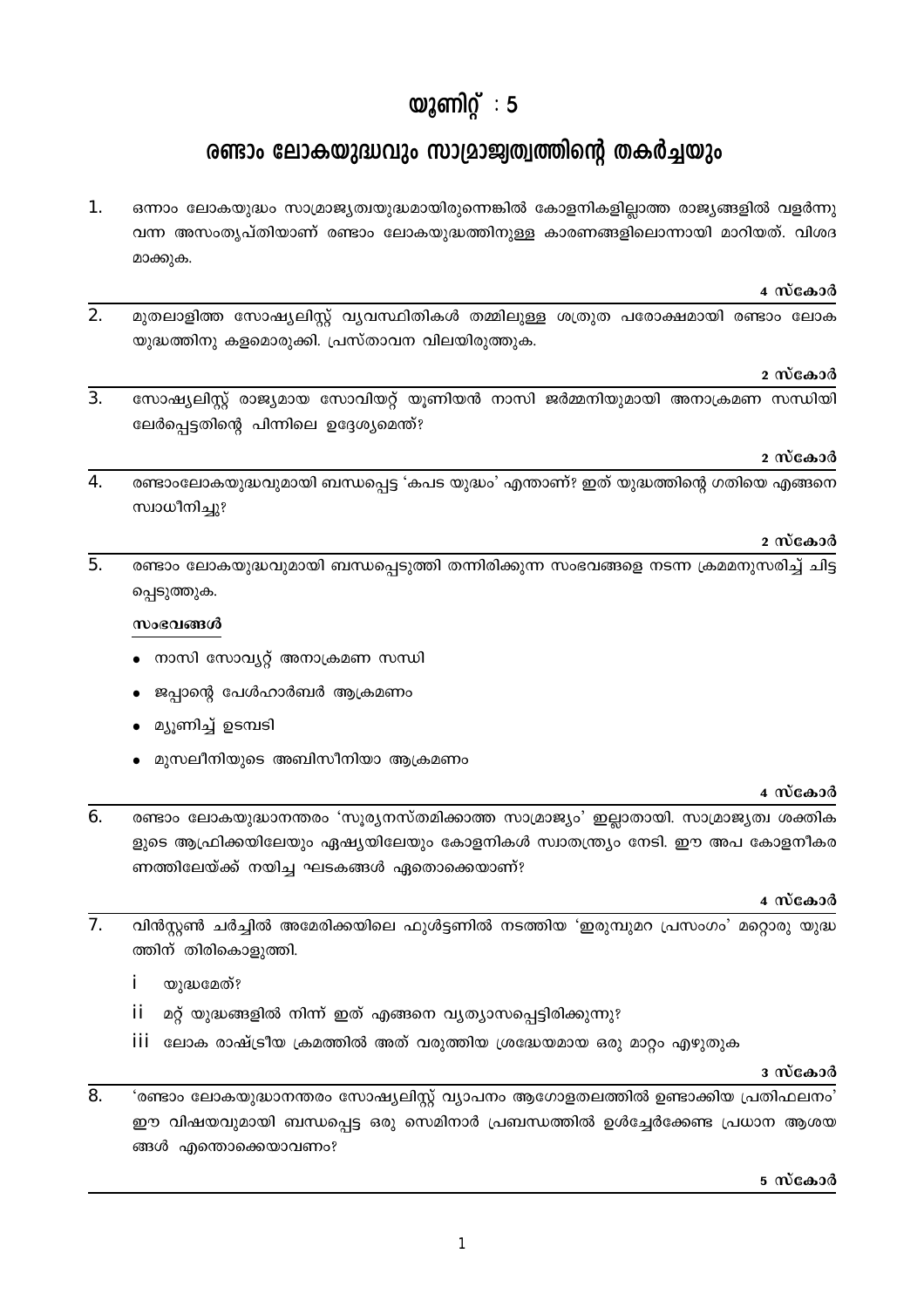9. സുഡറ്റൻലാന്റ് ജർമ്മനിക്കു നൽകുവാൻ ബ്രിട്ടണും ഫ്രാൻസും തയ്യാറായത് ഏത് ഉടമ്പടി പ്രകാര മാണ്. ഇത്തരമൊരു ഉടമ്പടിക്ക് അവർ തയ്യാറായതിനുള്ള മൂന്ന് കാരണങ്ങളെഴുതുക.

#### 5 സ്കോർ

 $10.$ 'രണ്ടാം ലോക യുദ്ധകാലത്തെ സൈനിക സഖ്യങ്ങളെ ബന്ധപ്പെടുത്തി താഴെകൊടുത്തിരിക്കുന്ന പട്ടിക ഉചിതമായ ശീർഷകങ്ങൾ (തലക്കെട്ട്) നൽകി പൂർത്തിയാക്കുക.

| ш |  |
|---|--|

### ദ സ്കോർ

 $11.$ അക്ഷാംശരേഖ ഒരു രാഷ്ട്രത്തിന്റെ വിഭജന രേഖയായിരുന്നു. ഏത് രാജ്യത്തെയാണ് ഇങ്ങനെ വിഭ ജിച്ചത്?

ഈ തീരുമാനമെടുത്ത അന്താരാഷ്ട്ര സമ്മേളനമേത്?

#### 2 സ്കോർ

12. രണ്ടാം ലോക യുദ്ധത്തിനു ശേഷം ഏഷ്യയിലും യൂറോപ്പിലും നിലവിൽ വന്ന സോഷ്യലിസ്റ്റ് രാജ്യ ങ്ങൾക്ക് രണ്ട് ഉദാഹരണം എഴുതുക.

#### 2 സ്കോർ

13. 'സോവ്യറ്റ് യൂണിയന്റെ തകർച്ചയ്ക്ക് ഗോർബച്ചേവിന്റെ പരിഷ്ക്കാരങ്ങൾ ആക്കം കൂട്ടി', ഈ പ്രസ്താ വന വിലയിരുത്തുക

#### 4 സ്കോർ

14. വിയറ്റ്നാം യുദ്ധം അമേരിക്കയ്ക്ക് തിരിച്ചടിയായതു എന്തുകൊണ്ട്?

# 2 സ്കോർ

15. ജർമ്മനിയുടെ റഷ്യൻ ആക്രമണവും ജപ്പാന്റെ പേൾഹാർബർ ആക്രമണവും രണ്ടാം ലോകയുദ്ധ ത്തിന്റെ ഗതി മാറ്റി- വ്യക്തമാക്കുക.

## 4 സ്കോർ

 $16.$ അണു ബോംബ് വർഷിക്കാതെ തന്നെ ജപ്പാനെ കീഴടക്കാമെന്നിരിക്കെ രണ്ടാം ലോകയുദ്ധത്തിനൊ ടുവിൽ ജപ്പാനിൽ അമേരിക്ക ആണവ ബോംബ് വർഷിച്ചതിനു പിന്നിലുള്ള താൽപര്യങ്ങൾ എന്തെ ല്ലാമായിരുന്നു?

# 6 സ്കോർ

17. അണുബോംബ് പ്രയോഗിക്കാതെ തന്നെ ജപ്പാനെ പരാജയപ്പെടുത്താൻ സഖ്യകക്ഷികൾക്ക് കഴിയു മായിരുന്നോ? വിലയിരുത്തുക.

#### ദ സ്കോർ

18. ഒന്നാം ലോക യൂദ്ധത്തിനു ശേഷം വൻ സാമ്പത്തിക ശക്തിയായി വളർന്ന അമേരിക്ക 1929-ലെ സാമ്പത്തിക മാന്ദ്യത്തിന് ഇരയായി. ഇതിലേക്ക് നയിച്ച പ്രധാന ഘടകമേത്?

#### 1 സ്കോർ

 $\overline{19}$ . രണ്ടാം ലോക യുദ്ധാനന്തരം രൂപീകരിക്കപ്പെട്ട സൈനിക സഖ്യങ്ങൾ, അവ രൂപീകരിച്ച വർഷം അവ യുടെ ആസ്ഥാനങ്ങൾ എന്നിവ A, B, C കോളങ്ങളിൽ നൽകിയിരിക്കുന്നു. A കോളത്തോട് ചേരു ന്നവ B, C കോളങ്ങളിൽ നിന്ന് തെരഞ്ഞെടുത്തെഴുതുക.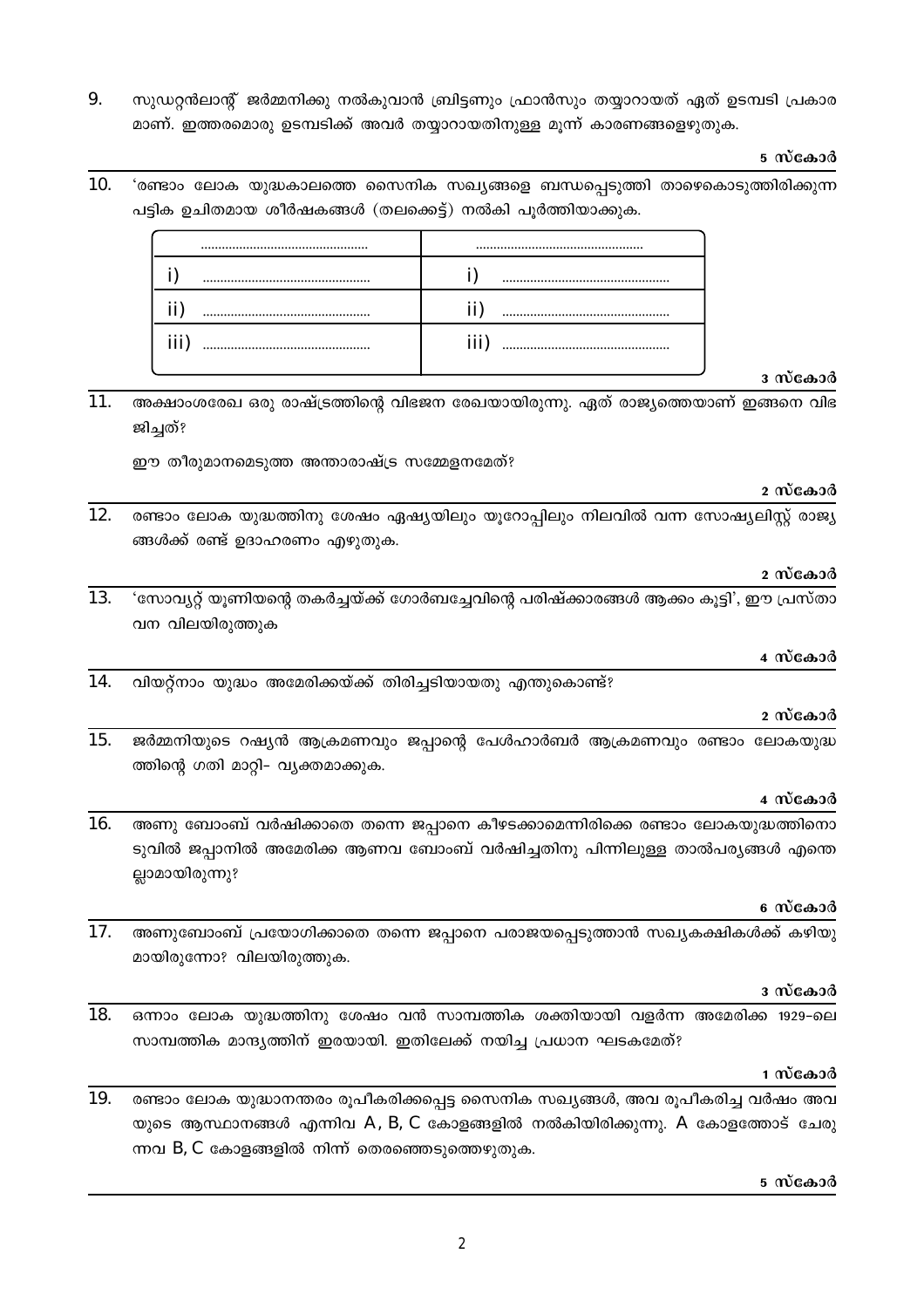| സൈനിക സഖ്യങ്ങൾ | രൂപീകരിച്ച വർഷം | ആസ്ഥാനം    |
|----------------|-----------------|------------|
| നാറോ           | 1955            | മോസ്കോ     |
| ന്വതാറോ        | 1959            | അങ്കാറ     |
| സെന്റോ         | 1954            | ബ്രസ്സൽസ്  |
| വാഴ്സാ         | 1949            | ബാങ്കോക്ക് |

4 സ്കോർ

5 സ്കോർ

5 സ്കോർ

- 20. ചേരികൾ ഇല്ലാതായെങ്കിലും ചേരിചേരാ പ്രസ്ഥാനത്തിന് ഇന്നും പ്രസക്തിയുണ്ട്
	- 1) ചേരിചേരാ പ്രസ്ഥാനത്തിന്റെ ഉത്ഭവത്തിനിടയാക്കിയ സാഹചര്യങ്ങളെന്തെല്ലാം?
	- 2) അതിന് നേതൃത്വം നൽകിയവർ ആരെല്ലാം?
	- 3) ചേരിചേരായ്മ എന്താണു ആവശ്യപ്പെടുന്നത്?

#### $21$ ജർമ്മനിയോട് പ്രീണന നയം സ്വീകരിക്കാൻ ബ്രിട്ടനേയും ഫ്രാൻസിനേയും പ്രേരിപ്പിച്ച ഘടകങ്ങ ളെന്തെല്ലാം?

 $22.$ ജർമ്മനിയുമായി അനാക്രമണ സന്ധിയിൽ ഒപ്പ് വെച്ച സോവിയറ്റ് യൂണിയൻ പിന്നീട് രണ്ടാം ലോക യുദ്ധത്തിൽ ജർമ്മനിക്കെതിരെ യുദ്ധത്തിലേർപ്പെടാൻ കാരണമെന്തായിരുന്നു?

#### 2 സ്കോർ

'ശീത സമരം' (Cold war) എന്നത് കൊണ്ട് അർത്ഥമാക്കുന്നതെന്ത്? കോളനി വിരുദ്ധ സമരങ്ങളിൽ 23. ശീതസമരത്തിന്റെ ഭാഗമായ രാജ്യങ്ങളുടെ നിലപാട് എന്തായിരുന്നു?

#### 2 സ്കോർ

സോവിയറ്റ് യൂണിയന്റെ തകർച്ച അന്തർദ്ദേശീയ രംഗത്തുണ്ടാക്കിയ പ്രത്യാഘാതങ്ങൾ എന്തെല്ലാം? 24.

# 4 സ്കോർ

25. ചേരിചേരാ പ്രസ്ഥാനത്തിന്റെ രൂപീകരണത്തിലേക്ക് നയിച്ച രണ്ടാം ലോകയുദ്ധാനന്തര ലോക സാഹചര്യം വിലയിരുത്തുക?

# 2 സ്കോർ

26. വേഴ്സായ് സന്ധി രണ്ടാം ലോക യുദ്ധത്തിന് കാരണമായതെങ്ങനെ?

# 2 സ്കോർ

27. ഒന്നാം ലോകയുദ്ധത്തെ 'എല്ലാ യുദ്ധങ്ങളും അവസാനിപ്പിക്കാൻ വേണ്ടി നടത്തിയ യുദ്ധം' – എന്നു വിശേഷിപ്പിക്കാറുണ്ട്. രണ്ടാം ലോകയുദ്ധത്തിലേക്ക് നയിച്ച സാഹചര്യങ്ങൾ വിലയിരുത്തി ഈ പ്രസ്താ വന വിശകലനം ചെയ്ത് കുറിപ്പു തയ്യാറാക്കുക?

#### 2 സ്കോർ

28. 'സാമ്രാജ്യത്വ രാജ്യങ്ങൾക്കിടയിലെ കിടമൽസരങ്ങളും ജർമ്മനിയുടെയും ഇറ്റലിയുടെയും വളർച്ചയു മാണ് രണ്ടാം ലോകയുദ്ധത്തിന് കാരണമായത്'– യുദ്ധം ആരംഭിക്കാനുണ്ടായ പശ്ചാത്തലം വിലയി രുത്തി ഈ പ്രസ്താവന സമർത്ഥിക്കുക?